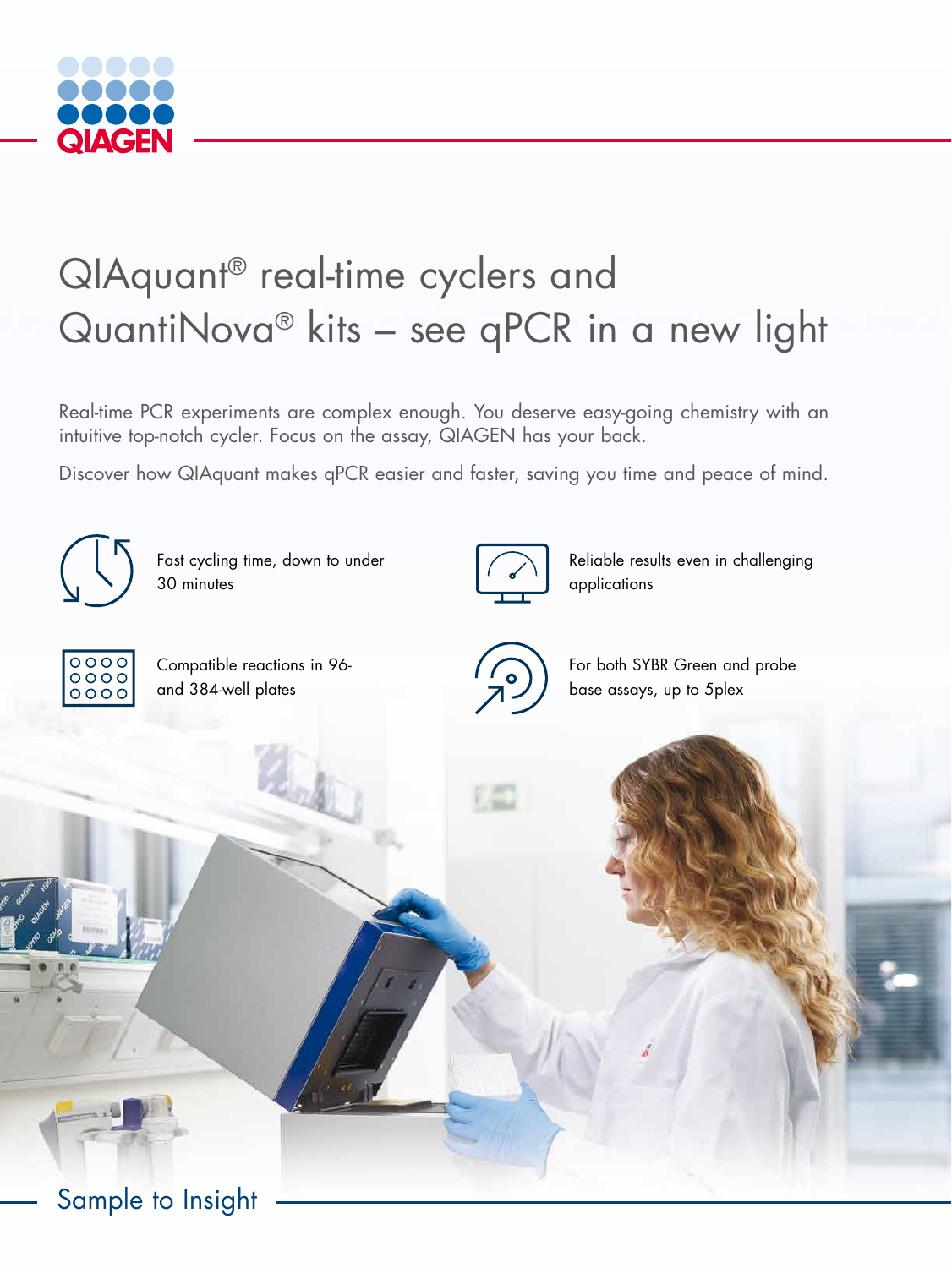## The QIAquant is an all-round system designed for performance

The QIAquant qPCR instruments deliver on the fundamental expectation to combine high performance optical detection of qPCR products with a high performance thermal block. The result is an all-round versatile system for quantitative PCR applications such as gene expression analyses, genotyping and the detection of pathogens.

The QIAquant comes in 3 configurations to match different requirements of multiplexing capacity, throughput and budget.

|                    | QIAquant 96<br>2plex  | QIAquant 96<br>5plex  | QIAquant 384<br>5plex |
|--------------------|-----------------------|-----------------------|-----------------------|
| Multiplex capacity | 2 targets             | 5 targets             | 5 targets             |
| Sample capacity    | 96 samples            | 96 samples            | 384 samples           |
| Control            | Touchscreen and/or PC | Touchscreen and/or PC | PC                    |
| Gradient           | Yes                   | Yes                   | Yes                   |

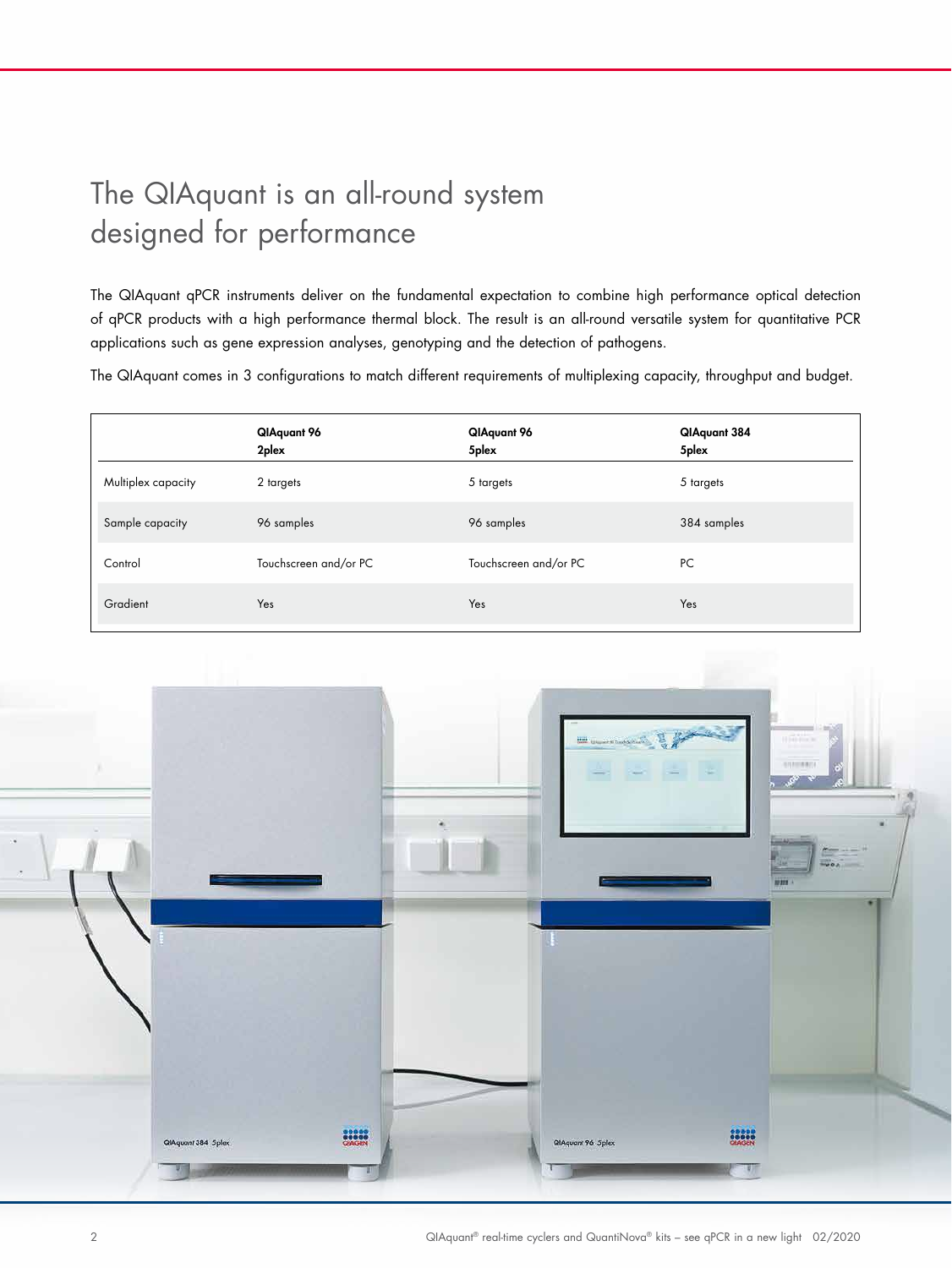

## A step closer to error-proof and optimization-free qPCR

The unique combination of QIAGEN's proprietary buffer technology along with the new QuantiNova DNA Polymerase, QuantiNova Antibody, and QuantiNova Guard, ensures real-time PCR success at the first attempt, without the need for costly and time-consuming optimization, even with challenging real-time PCR assays. Its great resistance against inhibitors, its sensitivity, specificity and in-built pipetting control brings simplicity and serenity to your qPCR workflow.

The high sensitivity of the QuantiNova Kit results in accurate and robust detection of even a single target copy including co-quantification of targets having widely differing abundance in a single tube.

QuantiNova Multiplex PCR Kits enable fast and reliable quantification of up to 5 cDNA or gDNA targets in a single tube by multiplex, real-time PCR or two-step RT-PCR.

Featuring enhanced specificity, sensitivity, speed, and process safety, the QuantiNova SYBR Green PCR Kit and QuantiNova SYBR Green RT-PCR Kit set new standards in SYBR Green-based qPCR.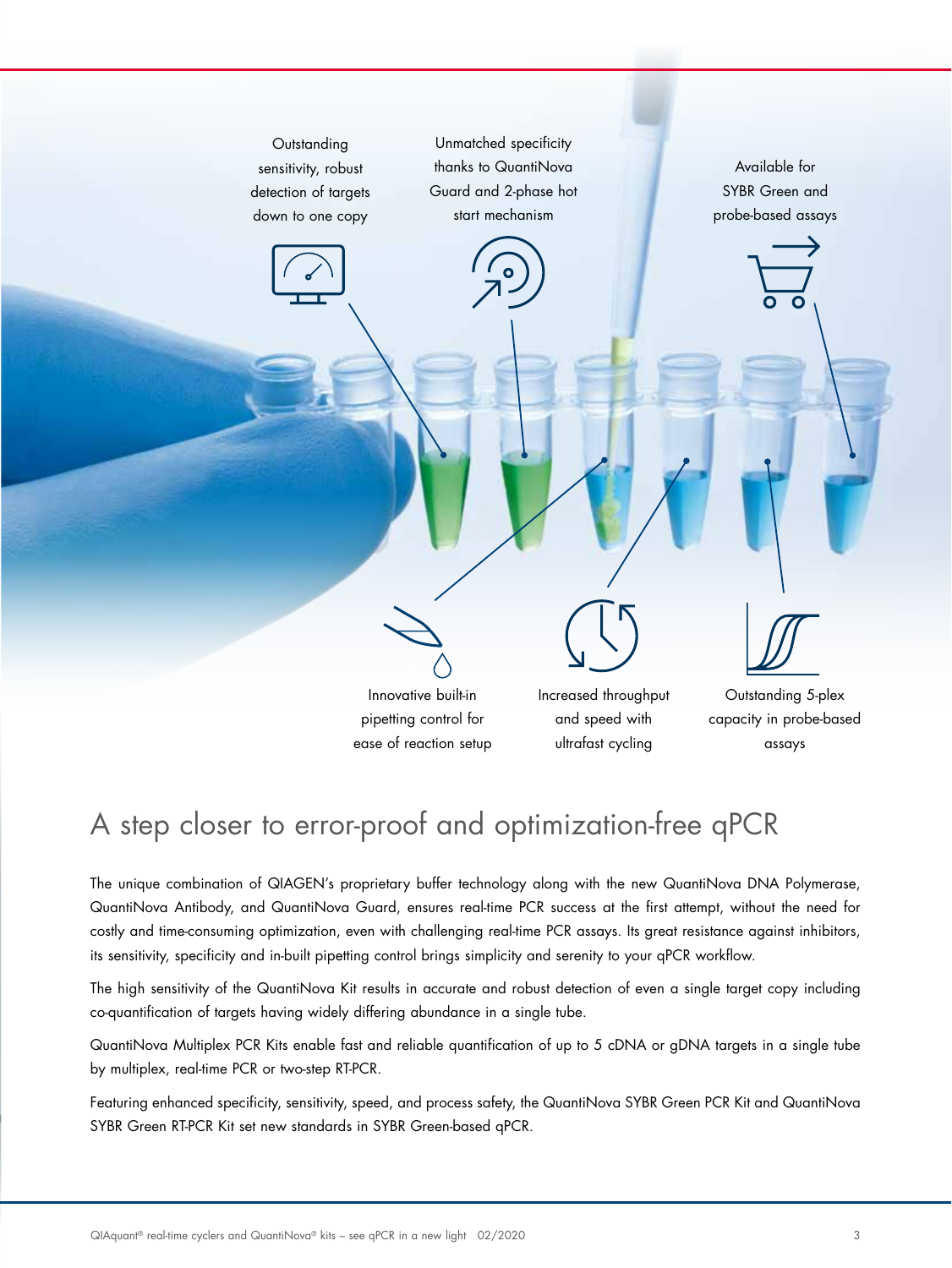#### QIAGEN is committed to quality for your quantitative PCR

QIAGEN has your back covered with QuantiNova and the QIAquant instruments. You will love the performance and robustness of your qPCR assays. QuantiNova and the QIAquant raise your qPCR workflow to the next level and help see it in a new light.

Inactive QuantiNova



Putting the gold in gold standard, the QIAquant 96 sample block is made of gold-coated silver to provide outstanding thermal conductivity, uniformity as well as fast heating and cooling ramping rates.



Active QuantiNova

QuantiNova Guard and the 2-phase hot start mechanism make your target more specific than ever by double-blocking the polymerase and thus preventing nonspecific amplifications.

QIAGEN is committed to accelerate your research and provide your lab with high quality qPCR solutions meeting all your needs. Save time, money and peace of mind by choosing optimized QuantiNova chemistries and a QIAquant cycler for fast, easy and powerful analysis of your qPCR experiments.

Contact QIAGEN customer solution managers for evaluation of QIAGEN PCR products and hear about our special deal opportunities.

# Get a quote for a bundle at special price

Trademarks: QIAGEN®, Sample to Insight®, QIAquant®, QIAxcel®, QuantiNova® (QIAGEN Group). Registered names, trademarks, etc. used in this document, even when not specifically marked as such, are not to be considered unprotected by law.

PROM-15717-001 1120433 02/2020 © 2020 QIAGEN, all rights reserved.

Ordering www.qiagen.com/shop | Technical Support support.qiagen.com | Website www.qiagen.com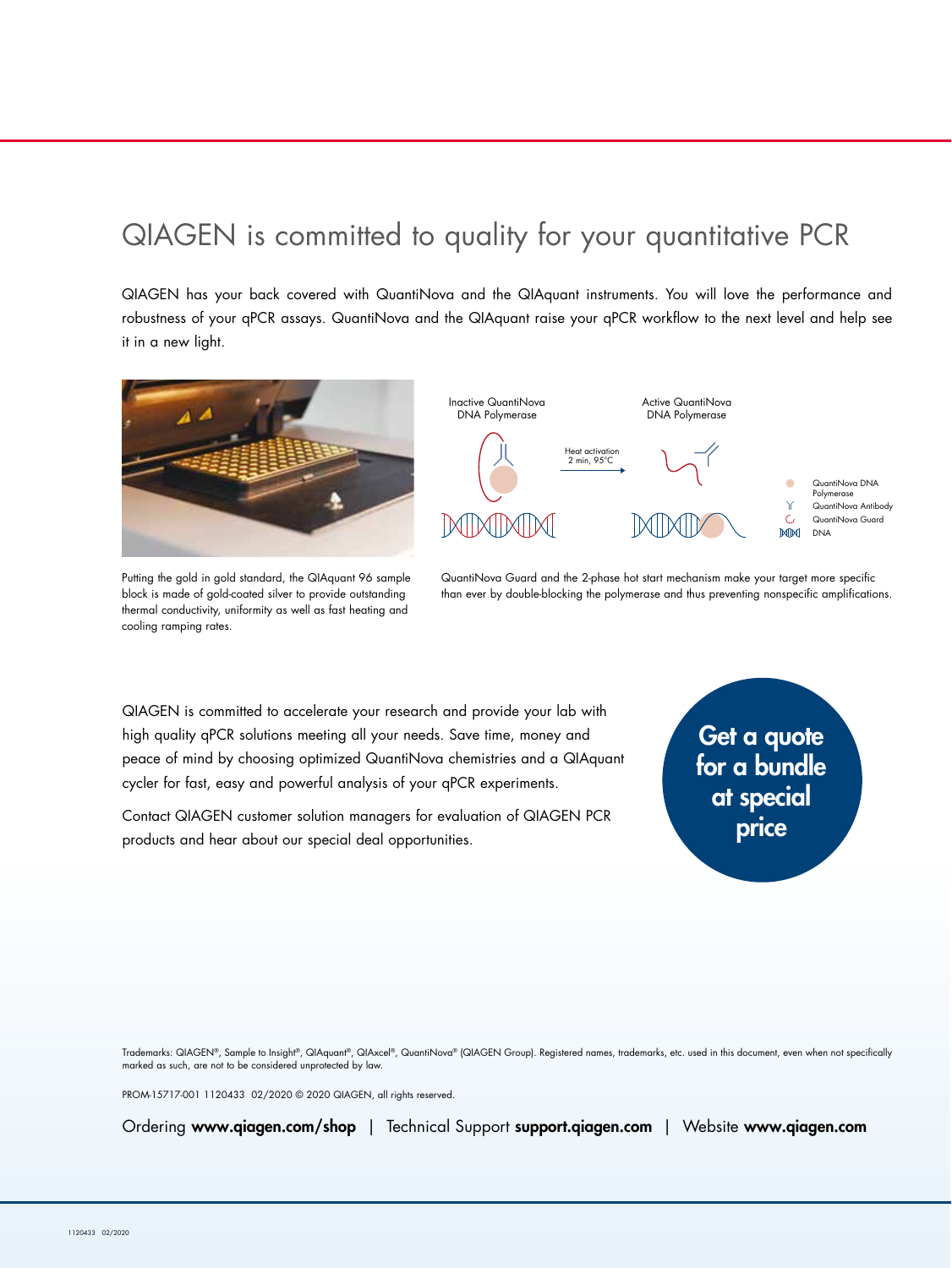#### **QIAquant 96**

Technical Specifications

| Name                                                      | QIAquant 96 (2plex and 5plex)                                                                                                                   | QIAquant 384 5plex                                                             |
|-----------------------------------------------------------|-------------------------------------------------------------------------------------------------------------------------------------------------|--------------------------------------------------------------------------------|
| Catalog number                                            | QIAquant 96 2plex, 115V : 9003000<br>QIAquant 96 2plex, 230V : 9003001<br>QIAquant 96 5plex, 115V : 9003010<br>QIAquant 96 5plex, 230V: 9003011 | QIAquant 384 5plex, 115V: 9003020<br>QIAquant 384 5plex, 230V: 9003021         |
| <b>Block format</b>                                       | 96 wells                                                                                                                                        | 384 wells                                                                      |
| Sample volume                                             | $5 - 100$ µl                                                                                                                                    | $2-30$ µl (5 to 20 µl recommended)                                             |
| Lid temperature                                           | $30 - 110$ °C                                                                                                                                   | 30-110°C                                                                       |
| Temperature gradient                                      | 40°C                                                                                                                                            | $25^{\circ}$ C                                                                 |
| Max. heating rate*                                        | max, 8°C/s (depending on consumables used)                                                                                                      | max. $4^{\circ}C/s$ , $\varnothing$ 3.8°C/s<br>(depending on consumables used) |
| Max. cooling rate*                                        | max. 6 °C/s (depending on consumables                                                                                                           | max. $2^{\circ}C/s$ , $\varnothing$ 1.7°C/s                                    |
|                                                           | used)                                                                                                                                           | (depending on consumables used)                                                |
| Heating rate adjustment                                   | min. $0.1 \text{ °C/s}$                                                                                                                         | min. $0.1^{\circ}C/s$                                                          |
| Temperature uniformity<br>(15 s after starting the clock) | ±0.15 °C at 55 °C<br>±0.25 °C at 72 °C<br>±0.50 °C at 95 °C                                                                                     | $\pm 0.15^{\circ}$ C at 55 $^{\circ}$ C<br>±0.25°C at 72°C<br>±0.50°C at 95°C  |
| Temperature range                                         | $3^{\circ}$ C – 99 °C                                                                                                                           | $3-99$ °C                                                                      |
| Control accuracy                                          | ± 0.1 °C                                                                                                                                        | $±0.1$ °C                                                                      |
| Temperature increments                                    | min. 0.1 °C/cycle                                                                                                                               | min. 0.1°C/cycle                                                               |
| Time increments                                           | min. 1 s/cycle                                                                                                                                  | min. 1 s/cycle                                                                 |
| <b>Heated lid</b>                                         | Manual opening mechanism, automatic<br>contact pressure                                                                                         | Manual opening mechanism, automatic<br>contact pressure                        |
| Heated lid contact pressure                               | 30 kg, automated                                                                                                                                | comply with 30 kg, automated                                                   |
| <b>Dimensions</b><br>$(H \times W \times D)$              | 59 cm x 27.5 cm x 27.5 cm<br>70 cm x 27.5 cm x 50 cm when opened                                                                                | 59 x 27.5 x 27.5 cm<br>70 x 27.5 x 50 cm when opened                           |
| Mass                                                      | 30 kg                                                                                                                                           | 30 kg                                                                          |
| Noise level                                               | 45 dB                                                                                                                                           | 45dB                                                                           |
| Energy supply<br>Operating voltage<br>Line frequency      | 115 V, 230 V<br>$50 - 60$ Hz                                                                                                                    | 115 V, 230 V<br>$50 - 60$ Hz                                                   |
| Power consumption (max.)                                  | max. 850 W                                                                                                                                      | max. 850 W                                                                     |
| Supported plastic products                                | 96-well micro titer plates with optical film<br>8-well strips 0.2 ml with optical lids<br>0.2 ml individual vessels with optical lids           | 384-well PCR plates with optical sealing film                                  |
| Sensitivity                                               | 1 nmol/l FAM at 30ul sample volume in a 96-<br>well PCR plate                                                                                   | 1 nmol/l FAM at 30 µl sample volume in a<br>384-well PCR plate                 |
| Measuring time                                            | 96-well plate (single measurement, 6 colors)<br>approximately 6 s                                                                               | 384-well PCR plate (single measurement, 6<br>colors) approx. 6 s               |
| Measuring range                                           | $±130000$ ( $±17$ bit)                                                                                                                          | $±130000$ ( $±17$ bit)                                                         |
| Dynamic range                                             | 10 log stages                                                                                                                                   | 10 log stages                                                                  |
| Light source                                              | Four high-intensity LEDs (blue, green, white,<br>red)                                                                                           | Four high-intensity LEDs (blue, green, white,<br>red)                          |
| Detector                                                  | Photo Multiplier (PMT)                                                                                                                          | Photo Multiplier (PMT)                                                         |